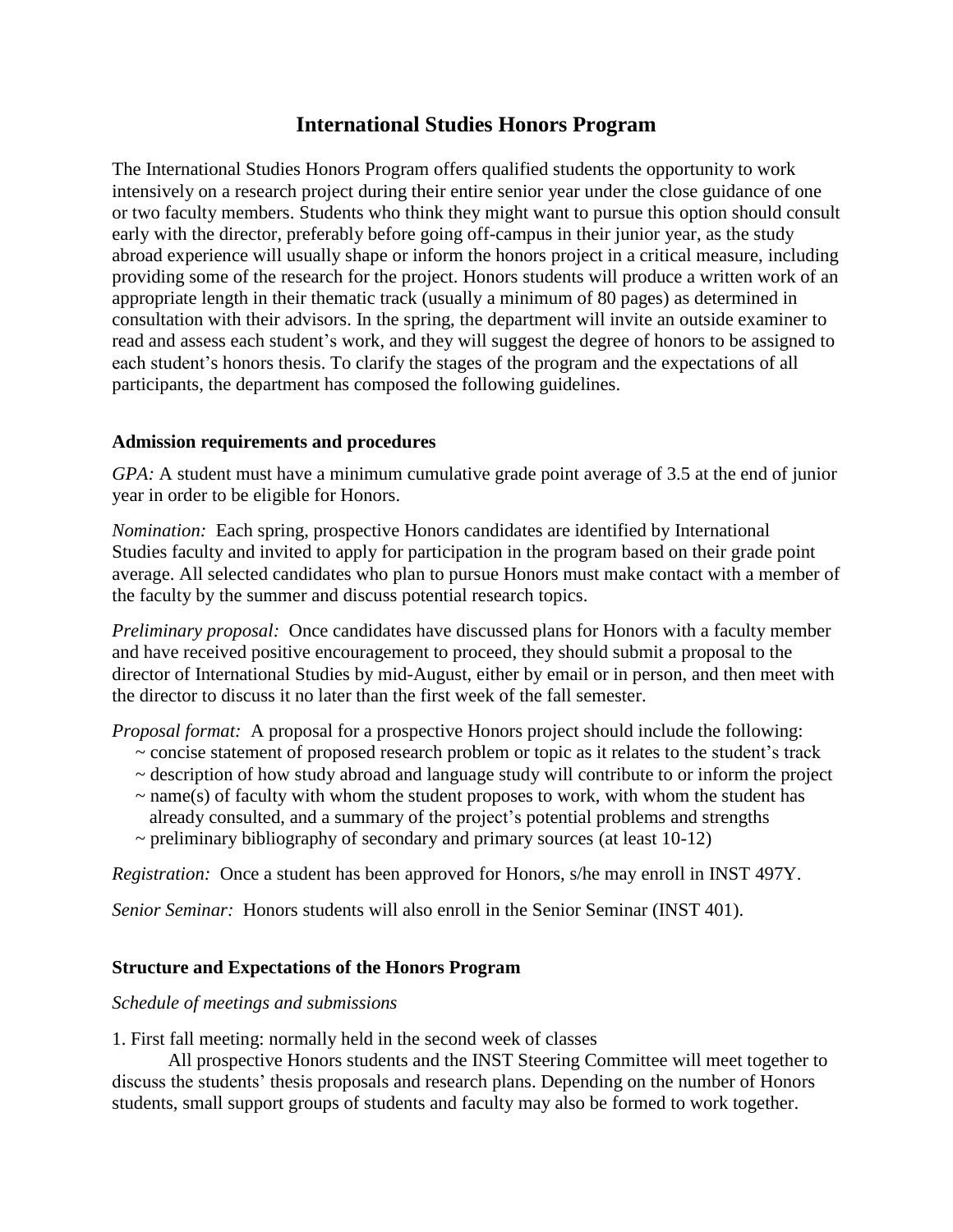#### 2. Second fall meeting: early October

Students will present a thesis proposal revised as a result of discussions at the first meeting, including an expanded bibliography. At this point each student should be able to clearly articulate their project's lines of inquiry and analytical framework, and have sufficient sources to enable them to successfully complete the first stages of the project.

#### 3. Third fall meeting: early November

Students will present a chapter (it may, but need not, be the first chapter). If there is a group of Honors students, they must read all the chapters presented to their group, and everyone is expected to contribute to the discussion of each chapter.

#### 4. Second chapter: due before December break

Small groups will NOT meet to discuss the second chapter, but students MUST turn in a complete draft of a second chapter before leaving campus for the winter vacation. Nonsubmission of a second chapter will result in withdrawal from the Honors program.

## 5. Fourth meeting: early February

All students and advisors should meet once as a single group in the early part of the second semester to share progress and frustrations in research and writing. Any student who wishes to have the group read part of work in progress, or a revised chapter, may submit that to the group at this meeting. Students and advisors should construct a schedule specifying dates for submission of chapter outlines and/or draft chapters.

#### 6. Final Submission: late April

It is critical that advisors maintain close contact with students in the final stages of writing, revising, and preparing a polished version of the Honors thesis.

## 7. Outside examination: at the end of the semester

An examiner from outside Kenyon College will read the thesis and come to campus to conduct an oral examination. At the conclusion of the oral examination, the outside examiner will advise the department on the degree of Honors awarded to each student, and the department determines the letter grade. The degree of Honors may be: highest, high, and honors. It is also possible that a student may receive no honors.

## *Withdrawal from the Honors Program*

Students may withdraw voluntarily at the end of the first semester. They will receive credit and a letter grade for the fall honors seminar, INST 497, based on their advisor's evaluation of the work completed in the first semester. Students who fail to submit a second chapter before winter vacation will be asked to withdraw from the program. Students who withdraw later in the spring will likewise receive appropriate credit and a grade for a senior seminar based on their advisor's evaluation of their work.

Advisors may sometimes suggest that a student withdraw from Honors. In such a case, the director of International Studies should review the case and make a final determination.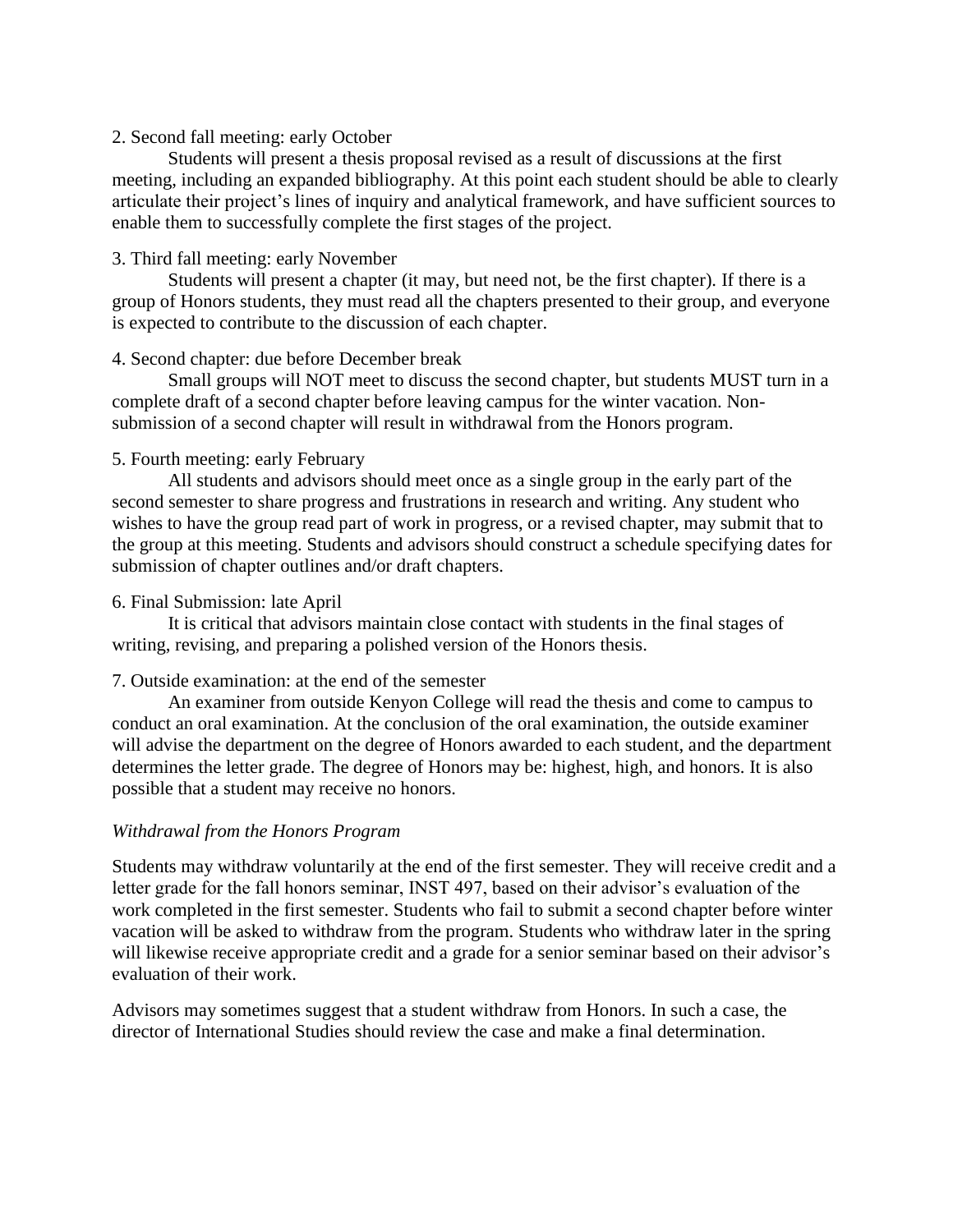#### *Expectations of Students*

#### "What is an honors thesis?"

An honors thesis is a product of original research based upon the use of appropriate primary sources and relevant secondary materials. The thesis should articulate a clear argument or conceptualization of an issue or set of issues. The focus of the argument should be narrow enough to allow the student to finish the thesis within the allotted time and in about 80-100 pages, but broad enough to allow the student to consider the scope and significance of the argument being developed.

The honors thesis provides the student with an opportunity to polish writing and composition skills, and construct a coherent narrative and a unified argument supported by an analysis of varieties of evidence. It will have a beginning, a middle, and most importantly an end, which students should strive always to keep in mind, indeed to visualize.

#### "How can I possibly write a thesis?"

Experience shows that the success and satisfaction of the Honors student's experience will depend largely on their relationship with their advisors. Choosing a topic, finding and using materials, identifying and developing the argument, writing and revising the various parts, then assembling them into a completed manuscript are all stages of the process that students should negotiate with the advisor's help. Students should therefore arrange with their primary advisor a regular schedule for meeting and discussing progress on the project.

The process of researching and writing is often a solitary one, but to the extent possible we encourage students to share their experiences with each other and to seek the advice of faculty members as well as their peers. Thus we stress the importance of promoting solidarity in the small groups, reading each other's work, offering helpful and friendly criticism or praise, and sharing methodological or documentary discoveries.

## *Expectations of Advisors*

The single most important task of the primary advisor is to establish and maintain regular contact with the Honors student. This contact, however it takes place, is critical to the success of the student's project. Advisors should help students to assess the viability of the project and the availability of the sources, to define and clarify topics and arguments, to use and to cite properly primary and secondary sources, to compose chapters, to revise arguments and to correlate the overall structure of the thesis. Advisors should make written comments on submitted chapters and return them to students in a timely fashion (within two weeks). In the fall, advisors should read and prepare oral comments on all the first chapters submitted to the small group; in the spring advisors will read all completed theses submitted by students within the small group.

## *Expectations of Outside Examiners*

- 1. Read the thesis, assess its merits in reference to the various qualities mentioned above..
- 2. Prepare questions and comments to initiate and guide discussion during the oral examination.
- 3. Prior to the campus visit, should questions or concerns arise over a student's work, consult with department members.
- 4. On the basis of a comparative evaluation of the senior theses, initiate suggestions for the degree of honors in consultation with members of the department, keeping in mind that an oral examination can only help a student; it cannot lower a prior evaluation of the written work.